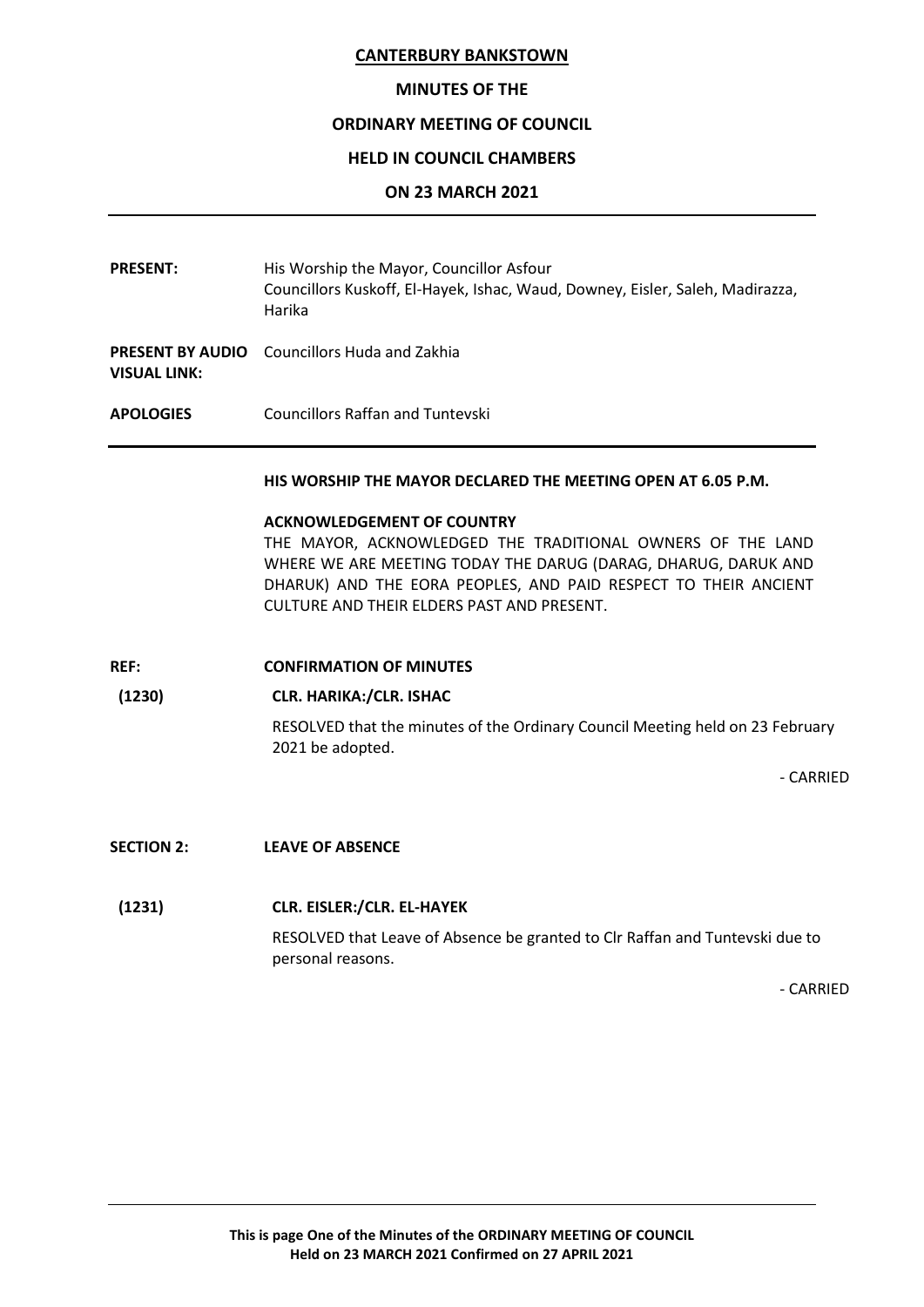#### **MINUTES OF THE**

#### **ORDINARY MEETING OF COUNCIL**

#### **HELD IN COUNCIL CHAMBERS**

#### **ON 23 MARCH 2021**

# **SECTION 3: DECLARATIONS OF PECUNIARY INTEREST OR NON-PECUNIARY CONFLICT OF INTEREST**

In respect of Item 4.7 – Local Community Based Donations, I Clr Saleh declare a significant, Non-Pecuniary Conflict of Interest given I participated as a judge at the International Women's Day Fashion Event and advise that I will vacate the chamber and take no part in debate on the matter.

In respect of Item 4.7 – Local Community Based Donations, I Clr Harika declare a significant, Non-Pecuniary Conflict of Interest given I participated as a judge at the International Women's Day Fashion Event and advise that I will vacate the chamber and take no part in debate on the matter.

In respect of Item 5.2 – Draft Bankstown City Centre Master Plan, I Clr El-Hayek declare a significant Non Pecuniary Conflict of Interest given a reportable donation was made to my election campaign and the donor as well as my employer have property which is the subject of this report and indicate I will vacate the Chamber taking no part in debate.

In respect of Item 5.2 – Draft Bankstown City Centre Master Plan, I Clr Asfour declare a significant Non Pecuniary Conflict of Interest given my role on the Board of Bankstown RSL and a reportable donation was made to my election campaign where both the Bankstown RSL and the donor have property which is the subject of this report and indicate I will vacate the Chamber taking no part in debate.

#### **SECTION 4: MAYORAL MINUTES**

**ITEM 4.1 RATES**

# **(1232) CLR. ASFOUR**

RESOLVED that

- 1. Council write to residents and produce fact-based materials, so our residents can make values-based judgements on truths, not half-truths about the proposed Rate Harmonisation.
- 2. Council again write to the NSW Premier calling on her Government to increase the \$250 pensioner rebate  $-$  a rebate that has not been changed since 1993.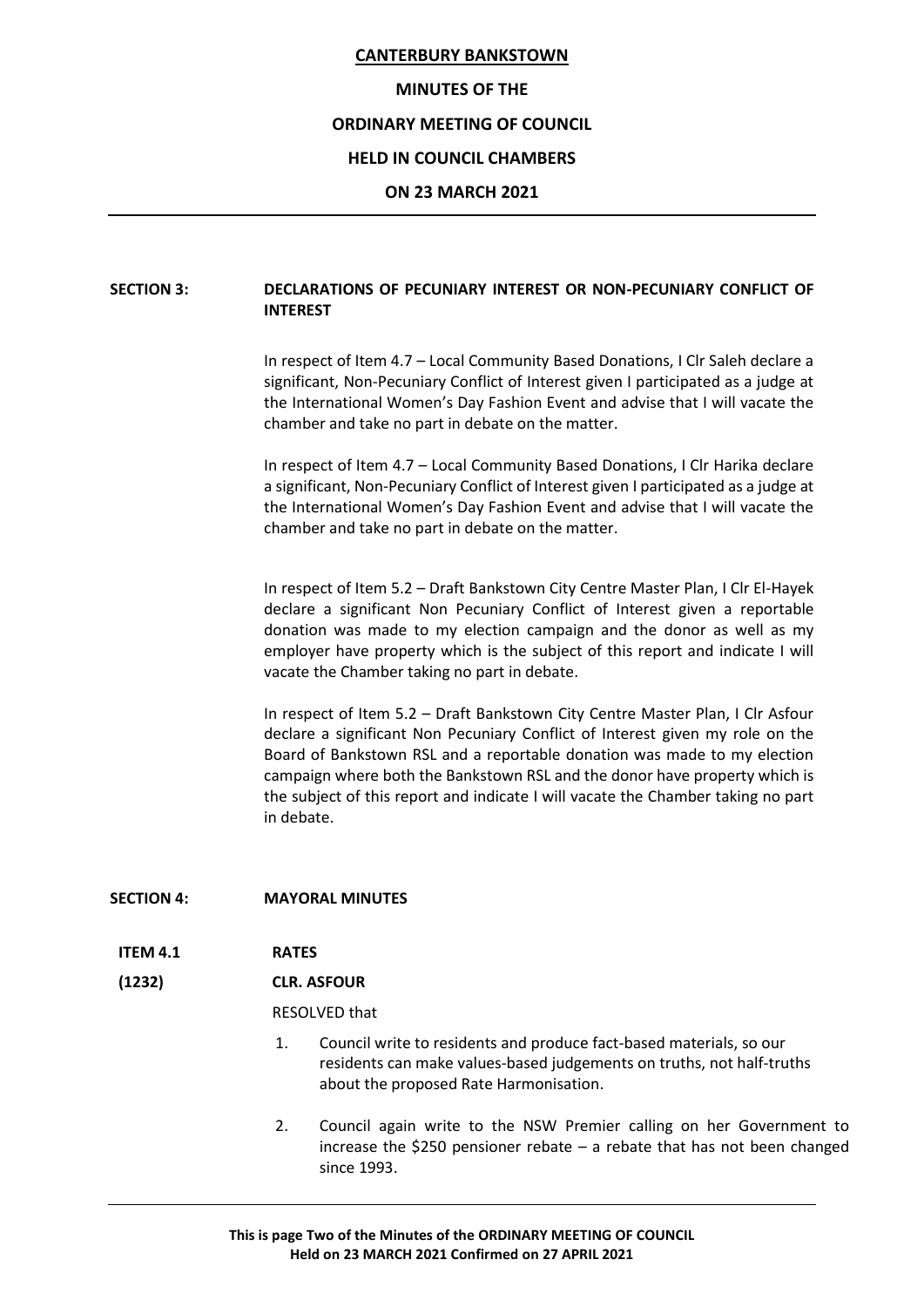#### **MINUTES OF THE**

#### **ORDINARY MEETING OF COUNCIL**

#### **HELD IN COUNCIL CHAMBERS**

#### **ON 23 MARCH 2021**

3. Council further write to the State Member for East Hills Wendy Lindsay and invite her to be briefed on the proposal before IPART.

- CARRIED

#### **ITEM 4.2 HOSPITAL PASSES EXTENSION**

#### **(1233) CLR. ASFOUR**

RESOLVED that Council write to the CEO's of Bankstown-Lidcombe and Canterbury hospitals advising them of our decision to extend the parking passes by a further six months until 31 August 2021 and thanking staff for their tireless work in the community.

- CARRIED

#### **ITEM 4.3 RAMADAN**

#### **(1234) CLR. ASFOUR**

RESOLVED that

- 1. Council support Recipes for Ramadan by becoming a bronze sponsor for the amount of \$1500 and that these funds be made available from the Community Grants and Event Sponsorship Program Budget.
- 2. Council continue to support the hosting of a Mayoral Iftar Dinner, to be held on Wednesday, 28 April 2021 at the Highline Venue, and that the required cost to fund the dinner be reflected in the next quarterly budget review process.

- CARRIED

#### **ITEM 4.4 STOP RACISM**

#### **(1235) CLR. ASFOUR**

RESOLVED that Council joins other Councils in supporting the #RACISMNOTWELCOME campaign by adopting the following proposals

- Fly Racism Not Welcome banners in key locations across our City.
- Promote and develop supporting messaging through our Social media channels.
- Instigate a Racism Not Welcome petition on our corporate website.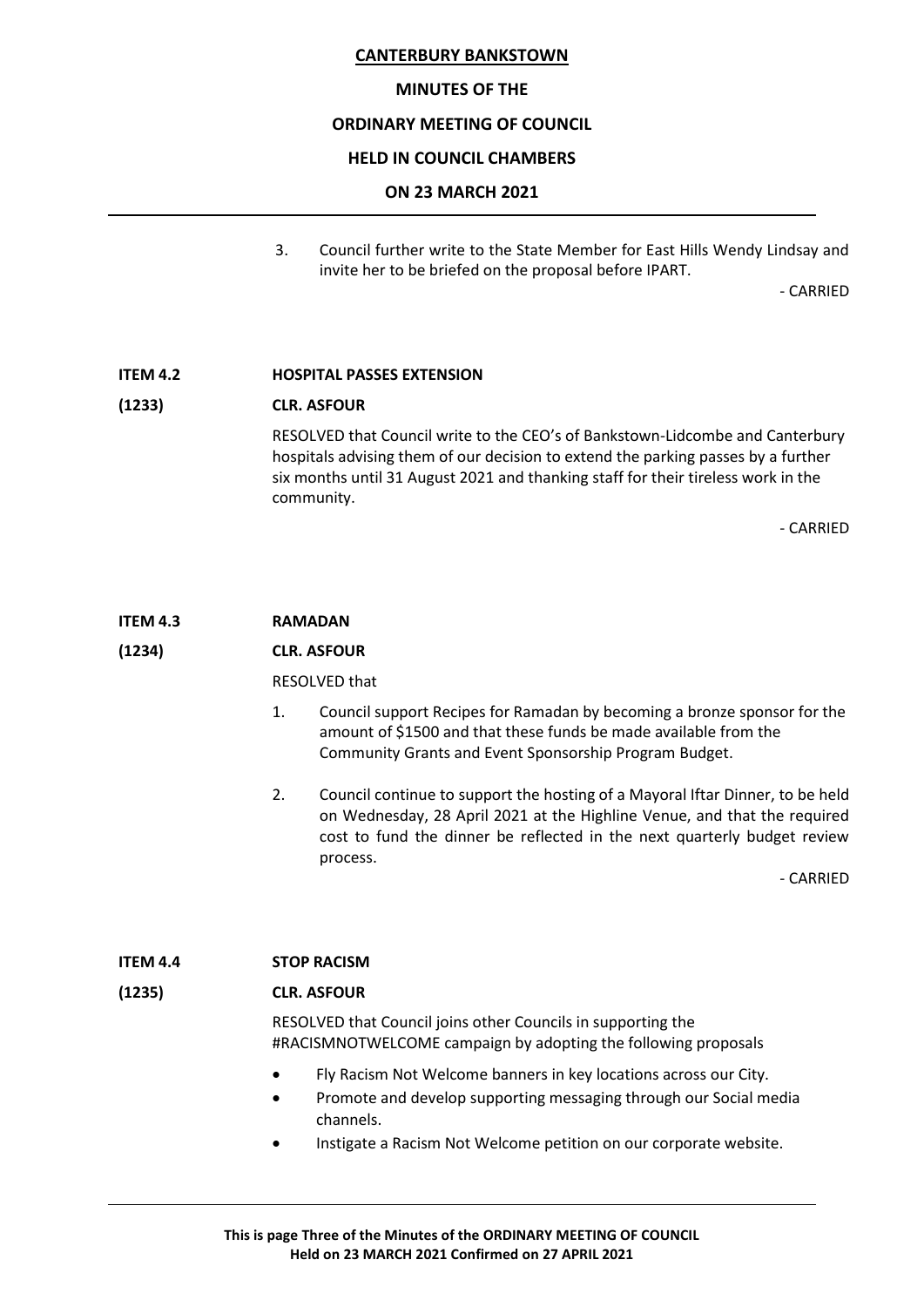#### **MINUTES OF THE**

### **ORDINARY MEETING OF COUNCIL**

#### **HELD IN COUNCIL CHAMBERS**

#### **ON 23 MARCH 2021**

• Continue working with the community and social networking groups and develop programs focussed on building harmony, awareness and understanding of cultural diversity.

- CARRIED

# **ITEM 4.5 GREEK INDEPENDENCE (1236) CLR. ASFOUR** RESOLVED that Council acknowledge Greek Independence Day on 25 March and fly the Greek Flag in Homer Street, Earlwood.

- CARRIED

# **ITEM 4.6 JORDANIAN CENTENARY**

#### **(1237) CLR. ASFOUR**

RESOLVED that Council acknowledge the 100 year anniversary of Jordan by raising the Jordanian flag in Paul Keating Park on 27 March to celebrate the centenary of the Hashemite Kingdom.

- CARRIED

#### **ITEM 4.7 LOCAL COMMUNITY BASED DONATIONS**

In respect of Item 4.7 – Local Community Based Donations, Clr Saleh declared a significant, Non-Pecuniary Conflict of Interest given she participated as a judge at the International Women's Day Fashion Event and vacated the chamber taking no part in debate on the matter.

In respect of Item 4.7 – Local Community Based Donations, Clr Harika declared a significant, Non-Pecuniary Conflict of Interest given she participated as a judge at the International Women's Day Fashion Event and vacated the chamber taking no part in debate on the matter.

CLR SALEH AND HARIKA TEMPORARILY RETIRED FROM THE MEETING AT 6.38 PM AND RETURNED AT 6.39 PM.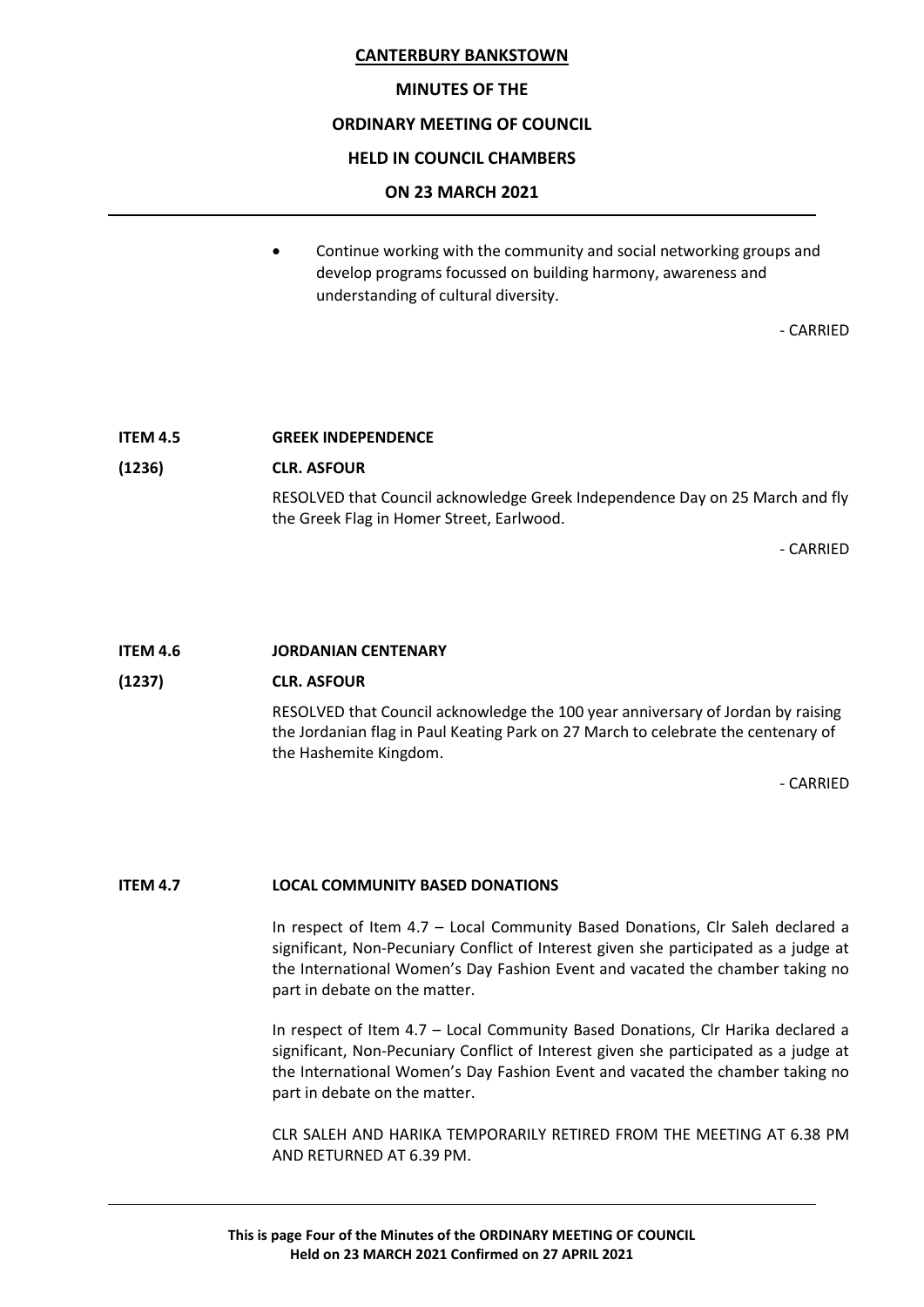#### **MINUTES OF THE**

#### **ORDINARY MEETING OF COUNCIL**

#### **HELD IN COUNCIL CHAMBERS**

#### **ON 23 MARCH 2021**

| (1238)            | <b>CLR. ASFOUR</b>                                                                                                                                                                                                       |
|-------------------|--------------------------------------------------------------------------------------------------------------------------------------------------------------------------------------------------------------------------|
|                   | RESOLVED that                                                                                                                                                                                                            |
|                   | Council support the request from Sydney Community Connect by way of a<br>1.<br>\$1,000 donation and that any future requests for assistance be made<br>through Council's Community Grants and Event Sponsorship Program. |
|                   | 2.<br>These funds be made available from the Community Grants and Event<br>Sponsorship Program Budget.                                                                                                                   |
|                   | - CARRIED                                                                                                                                                                                                                |
|                   |                                                                                                                                                                                                                          |
| <b>SECTION 5:</b> | <b>PLANNING MATTERS</b>                                                                                                                                                                                                  |
|                   | <b>PUBLIC ADDRESS</b>                                                                                                                                                                                                    |
| (1239)            | <b>CLR. DOWNEY:/CLR. ISHAC</b>                                                                                                                                                                                           |
|                   | RESOLVED that permission be granted to the person who has made the necessary<br>application to address Council for five minutes.                                                                                         |
|                   | - CARRIED                                                                                                                                                                                                                |
|                   | AT THIS STAGE, MR DENNIS MARKOU ADVISED HIS WORSHIP THE MAYOR THAT<br>IN RESPECT OF ITEM 5.1 HE WOULD DEFER HIS ADDRESS TO COUNCIL TO THE<br>NEXT ORDINARY MEETING OF COUNCIL.                                           |
|                   |                                                                                                                                                                                                                          |
| <b>ITEM 5.1</b>   | DRAFT CAMPSIE TOWN CENTRE MASTER PLAN                                                                                                                                                                                    |
| (1240)            | <b>CLR. DOWNEY:/CLR. HARIKA</b>                                                                                                                                                                                          |
|                   | RESOLVED that the matter be deferred until the next Council Meeting.                                                                                                                                                     |
|                   | - CARRIED                                                                                                                                                                                                                |
|                   |                                                                                                                                                                                                                          |

# **ITEM 5.2 DRAFT BANKSTOWN CITY CENTRE MASTER PLAN**

In respect of Item 5.2 – Draft Bankstown City Centre Master Plan, Clr El-Hayek declared a significant Non Pecuniary Conflict of Interest given a reportable donation was made to his election campaign and the donor as well as his employer have property which is the subject of this report and vacated the Chamber taking no part in debate.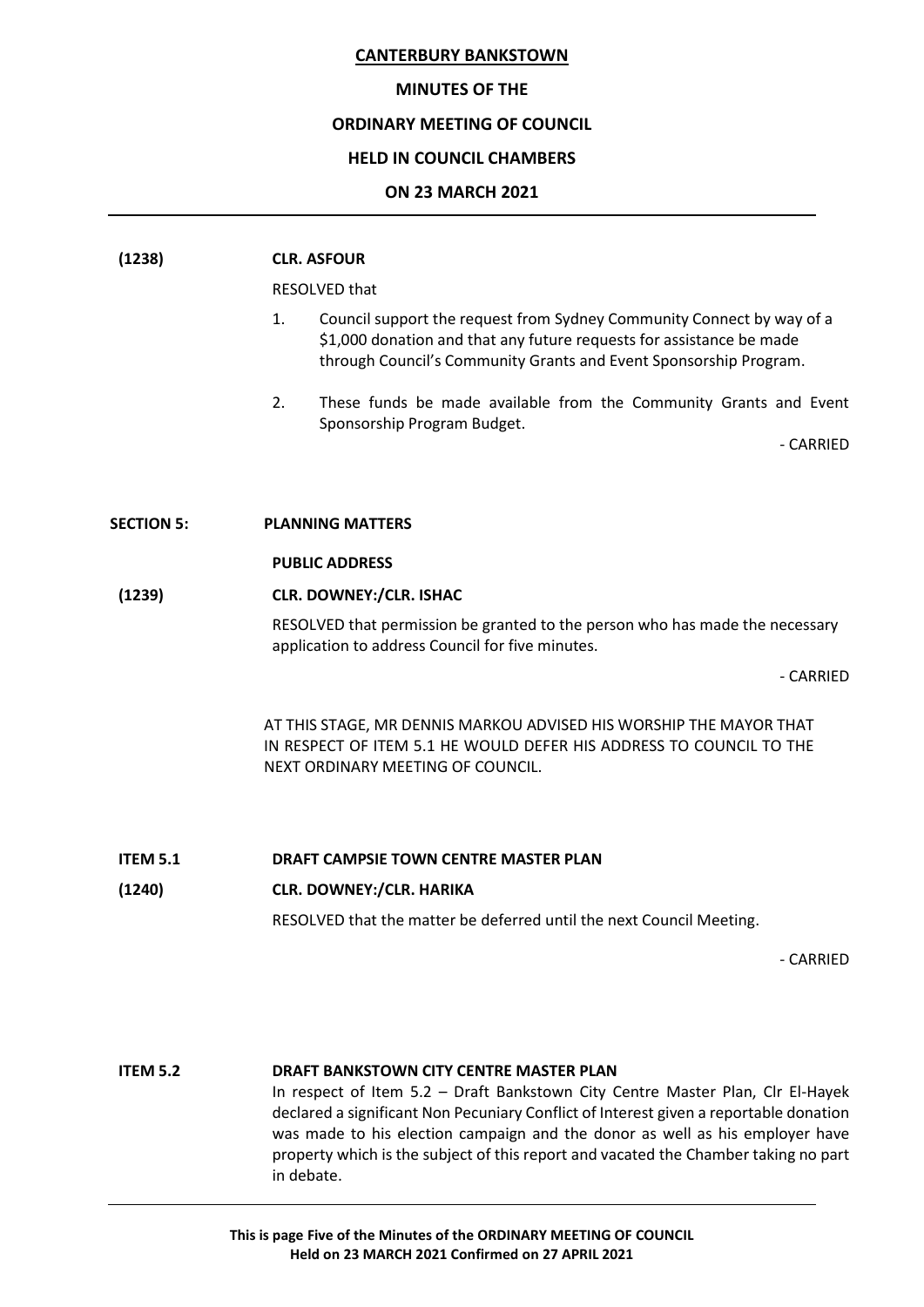# **MINUTES OF THE**

# **ORDINARY MEETING OF COUNCIL**

# **HELD IN COUNCIL CHAMBERS**

# **ON 23 MARCH 2021**

In respect of Item 5.2 – Draft Bankstown City Centre Master Plan, Clr Asfour declared a significant Non Pecuniary Conflict of Interest given his role on the Board of Bankstown RSL and a reportable donation was made to his election campaign where both the Bankstown RSL and the donor have property which is the subject of this report and vacated the Chamber taking no part in debate.

HIS WORSHIP THE MAYOR CLR ASFOUR AND CLR EL-HAYEK TEMPORARILY VACATED THE CHAMBER AT 6.55 PM.

THE DEPUTY MAYOR CLR HARIKA ASSUMED THE CHAIR.

# **(1241) CLR. DOWNEY:/CLR. EISLER**

RESOLVED that the matter be deferred until the next Council meeting

- CARRIED

HIS WORSHIP THE MAYOR CLR ASFOUR AND CLR EL-HAYEK RETURNED TO THE CHAMBER AT 6.57 PM.

HIS WORSHIP THE MAYOR CLR ASFOUR ASSUMED THE CHAIR.

**ITEM 5.3 REPORT ON COUNCIL'S PERFORMANCE IN THE ASSESSMENT OF DEVELOPMENT APPLICATIONS FOR THE FIRST TWO QUARTERS OF THE 2020/21 FINANCIAL YEAR, CLAUSE 4.6 VARIATIONS APPROVED FOR THE SECOND QUARTER OF THE 2020/21 FINANCIAL YEAR, PLANNING RELATED LEGAL APPEALS AND PLANNING PROPOSAL UPDATE**

**(1242) CLR. DOWNEY:/CLR. ISHAC** RESOLVED that the report be noted.

- CARRIED

#### **SECTION 6: POLICY MATTERS**

Nil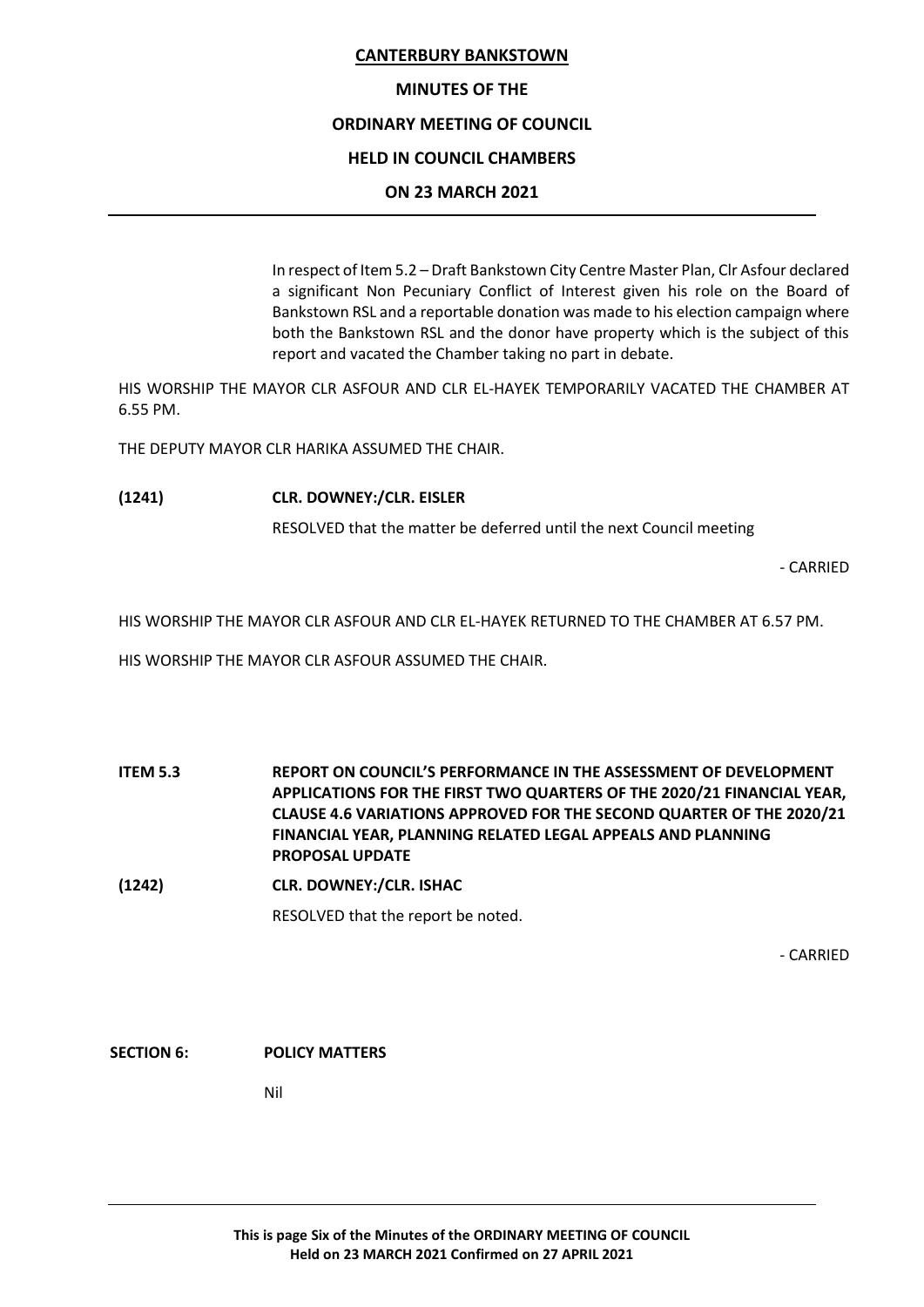# **MINUTES OF THE**

# **ORDINARY MEETING OF COUNCIL**

# **HELD IN COUNCIL CHAMBERS**

# **ON 23 MARCH 2021**

# **SECTION 7: GOVERNANCE AND ADMINISTRATION MATTERS**

**ITEM 7.1 2021 AUSTRALIAN LOCAL GOVERNMENT ASSOCIATION CONFERENCE - CONSIDERATION OF MOTIONS**

# **(1243) CLR. EL-HAYEK:/CLR. DOWNEY**

RESOLVED that

- 1. Council endorse the draft motions as detailed in the report.
- 2. The Mayor or his delegate be Council's voting delegate at the conference.

- CARRIED

# **ITEM 7.2 STRONGER COMMUNITY FUND - QUARTERLY REPORT (1244) CLR. HUDA:/CLR. MADIRAZZA** RESOLVED that Council note the progress of the implementation of projects funded through the Stronger Communities Fund.

- CARRIED

**ITEM 7.3 GENERIC PLAN OF MANAGEMENT FOR COMMUNITY LAND AND CROWN LAND (1245) CLR. KUSKOFF:/CLR. DOWNEY** RESOLVED that Council adopt the amended Generic Plan of Management for Community Land and Crown Land.

- CARRIED

**ITEM 7.4 ROAD RENAMING - SECTION OF WARREN AVENUE, BANKSTOWN (1246) CLR. ZAKHIA:/CLR. EL-HAYEK** RESOLVED that Council not proceed with the proposed renaming of the eastern section of Warren Avenue, Bankstown extending from the Fairford Road overpass to the Canterbury Road intersection.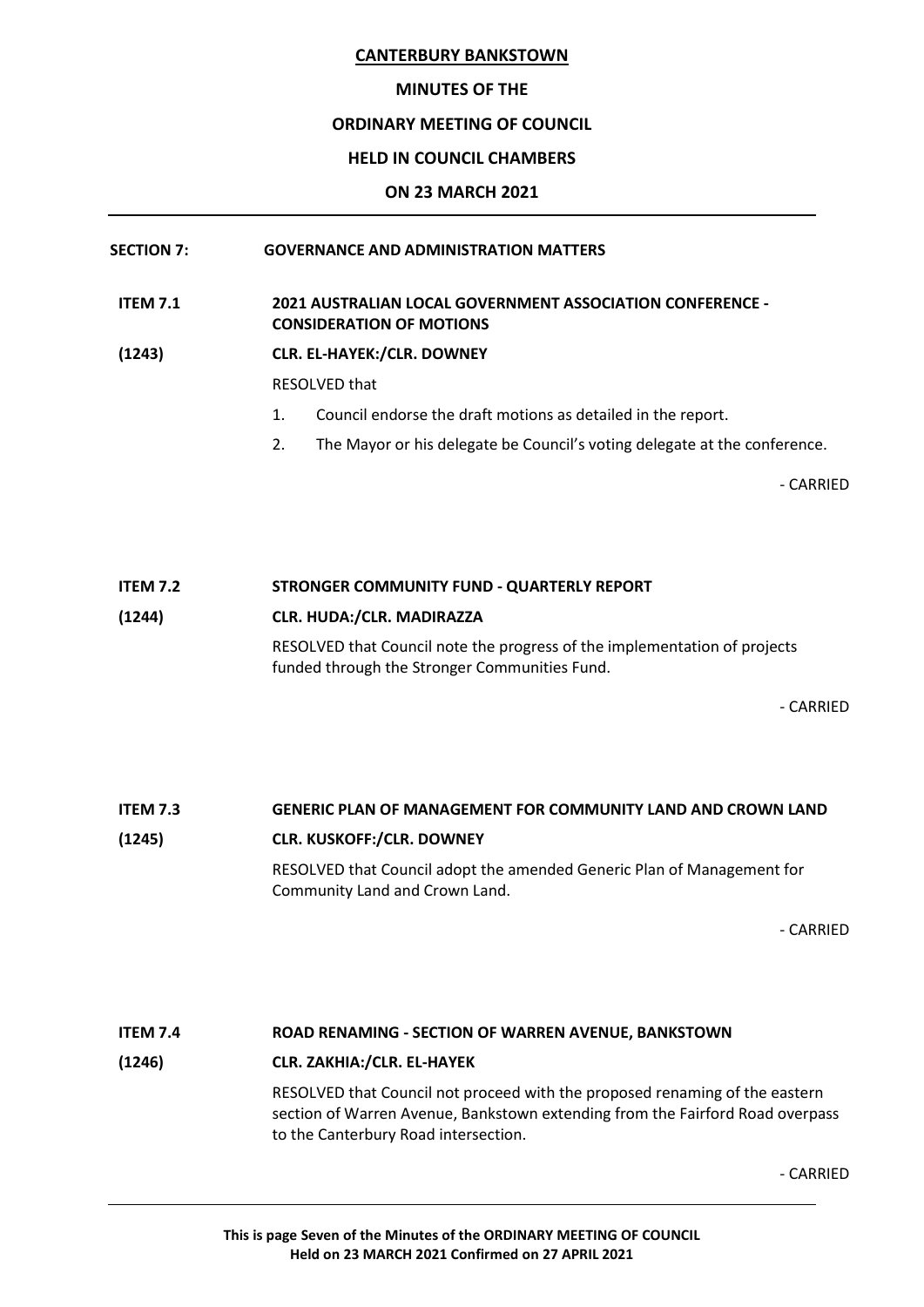#### **MINUTES OF THE**

#### **ORDINARY MEETING OF COUNCIL**

#### **HELD IN COUNCIL CHAMBERS**

#### **ON 23 MARCH 2021**

#### **ITEM 7.5 CASH AND INVESTMENT REPORT AS AT 28 FEBRUARY 2021**

#### **(1247) CLR. WAUD:/CLR. MADIRAZZA**

RESOLVED that

- 1. The Cash and Investment Report as at 28 February 2021 be received and noted.
- 2. The amended Investment Policy attached to this report be adopted.
- 3. The Certification by the Responsible Accounting Officer incorporated in this report, be adopted.

- CARRIED

#### **SECTION 8: SERVICE AND OPERATIONAL MATTERS**

#### **ITEM 8.1 ECONOMIC DEVELOPMENT STRATEGIC PLAN 2036**

#### **(1248) CLR. ISHAC:/CLR. EISLER**

RESOLVED that Council endorse the draft Economic Development Strategic Plan 2036 for public exhibition, with a further report back to Council following exhibition.

- CARRIED

**ITEM 8.2 NIGHT TIME ECONOMY ACTION PLAN 2021-2026**

# **(1249) CLR. HARIKA:/CLR. ZAKHIA**

RESOLVED that Council endorse the draft Night Time Economy Action Plan 2021-26 for public exhibition, with a further report back to Council following exhibition.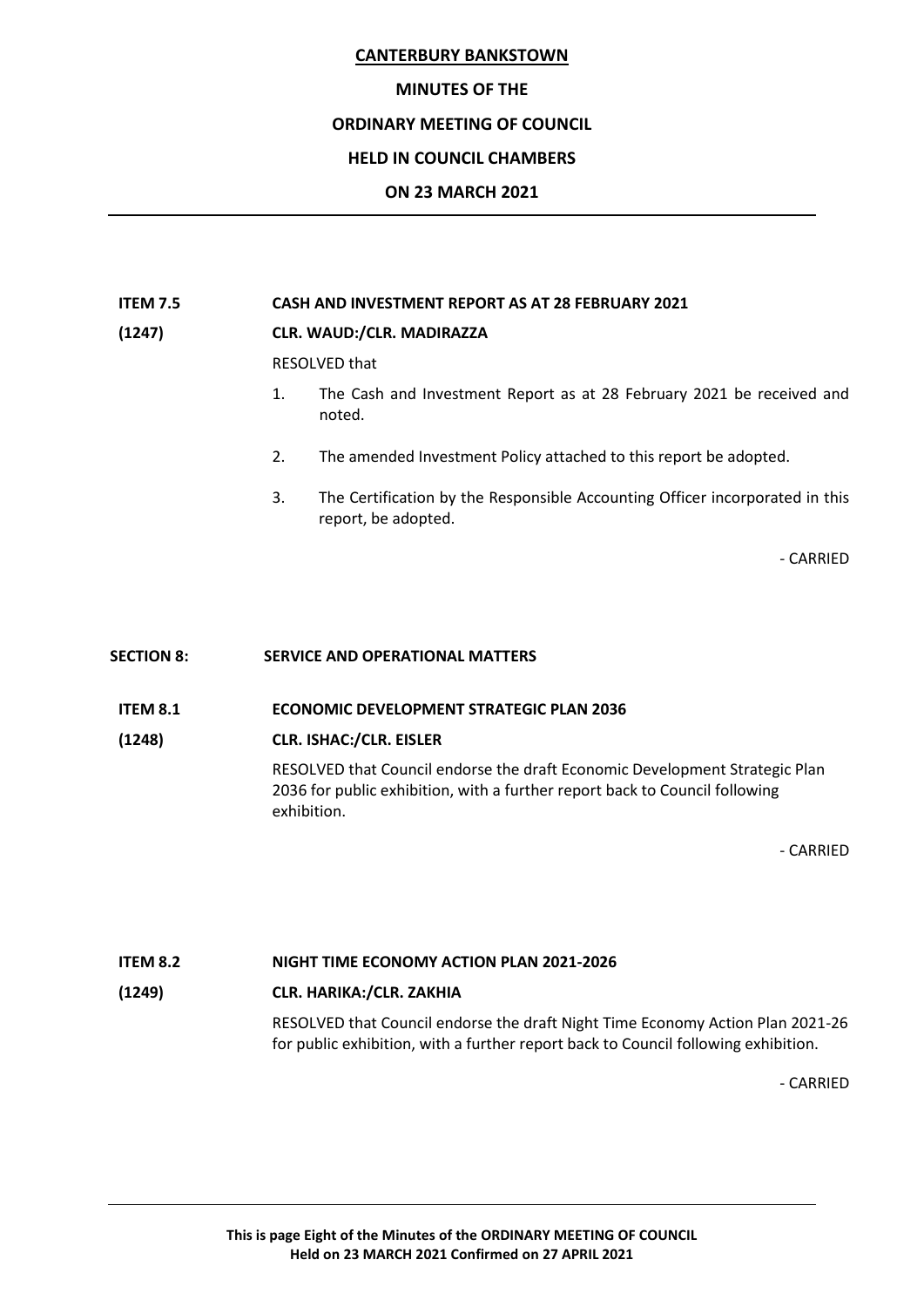# **MINUTES OF THE**

# **ORDINARY MEETING OF COUNCIL**

# **HELD IN COUNCIL CHAMBERS**

# **ON 23 MARCH 2021**

# **ITEM 8.3 ADOPTION OF OFF-LEASH DOG PARK ACTION PLAN**

**(1250) CLR. HARIKA:/CLR. WAUD**

RESOLVED that Council adopt the Off-leash Dog Park Action Plan and begin implementing the priority actions.

- CARRIED

# **SECTION 9: COMMITTEE REPORTS**

# **ITEM 9.1 MINUTES OF THE TRAFFIC COMMITTEE MEETING HELD ON 9 MARCH 2021**

**(1251) CLR. HARIKA:/CLR. ISHAC**

RESOLVED that the recommendations contained in the minutes of the Canterbury Bankstown Council Traffic Committee meeting held on 9 March 2021, be adopted.

- CARRIED

CLR ZAKHIA RETIRED FROM THE MEETING AT 7.00PM

**SECTION 10: NOTICE OF MOTIONS & QUESTIONS WITH NOTICE**

**(1252) CLR. EL-HAYEK:/CLR. SALEH**

RESOLVED that in accordance with Council's Code of Meeting Practice, Council adopts all the recommendations of the Notice of Motions and Questions with Notice.

- CARRIED

**ITEM 10.1 NOTICE OF MOTIONS - (1253) CLR. EL-HAYEK:/CLR. SALEH** RESOLVED that the information be noted.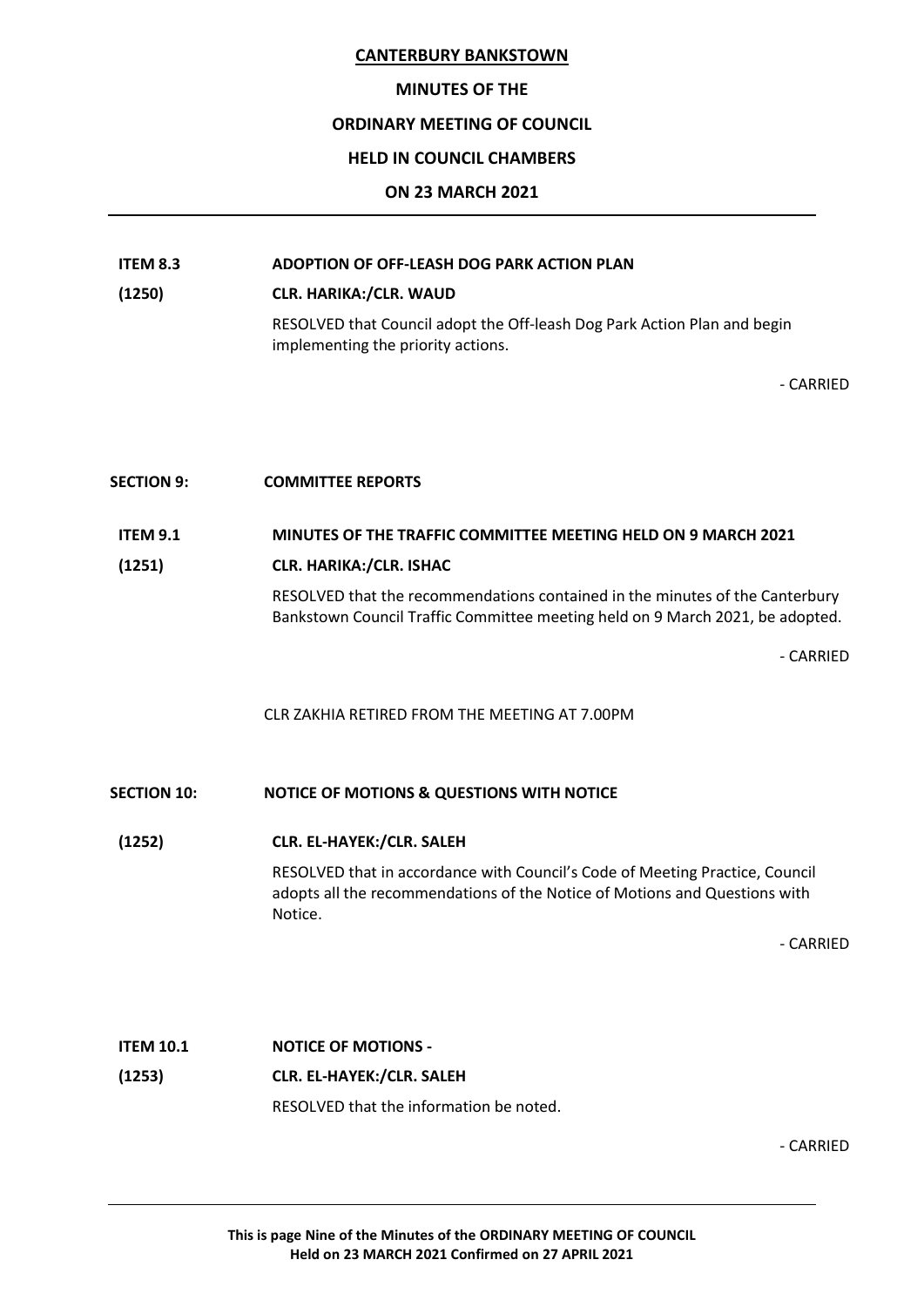#### **MINUTES OF THE**

## **ORDINARY MEETING OF COUNCIL**

# **HELD IN COUNCIL CHAMBERS**

# **ON 23 MARCH 2021**

#### **ITEM 10.2 SUPPORTING COMMUNITY EVENTS**

### **(1254) CLR. EL-HAYEK:/CLR. SALEH**

RESOLVED that Council:

- 1. Writes to the NSW Premier urging her to support our community by considering relaxing Covid-19 restrictions which will allow more people to attend the upcoming Easter, Anzac Day and Ramadan celebrations.
- 2. If relaxing Covid-19 restrictions is not possible, I call on her to set very clear guidelines which will provide both certainty and safety for the community and those policing these gatherings.

- CARRIED

# **ITEM 10.3 FUNDING FOR OUR TOWN CENTRES**

# **(1255) CLR. EL-HAYEK:/CLR. SALEH**

RESOLVED that Council write to the NSW Government requesting they set up a long-term funding program allocated to Town Centre Regeneration.

- CARRIED

# **ITEM 10.4 MAHA ABDO**

#### **(1256) CLR. EL-HAYEK:/CLR. SALEH**

RESOLVED that Council;

- 1. Acknowledge and thank Maha Abdo, the retiring Chief Executive of the Muslim Women's Association for her outstanding contribution and her lifetime dedication to the advancement of not only Muslim women here in our city but all women across the Country.
- 2. In appreciation for her contributions, Council arrange a small civic reception as a token of appreciation.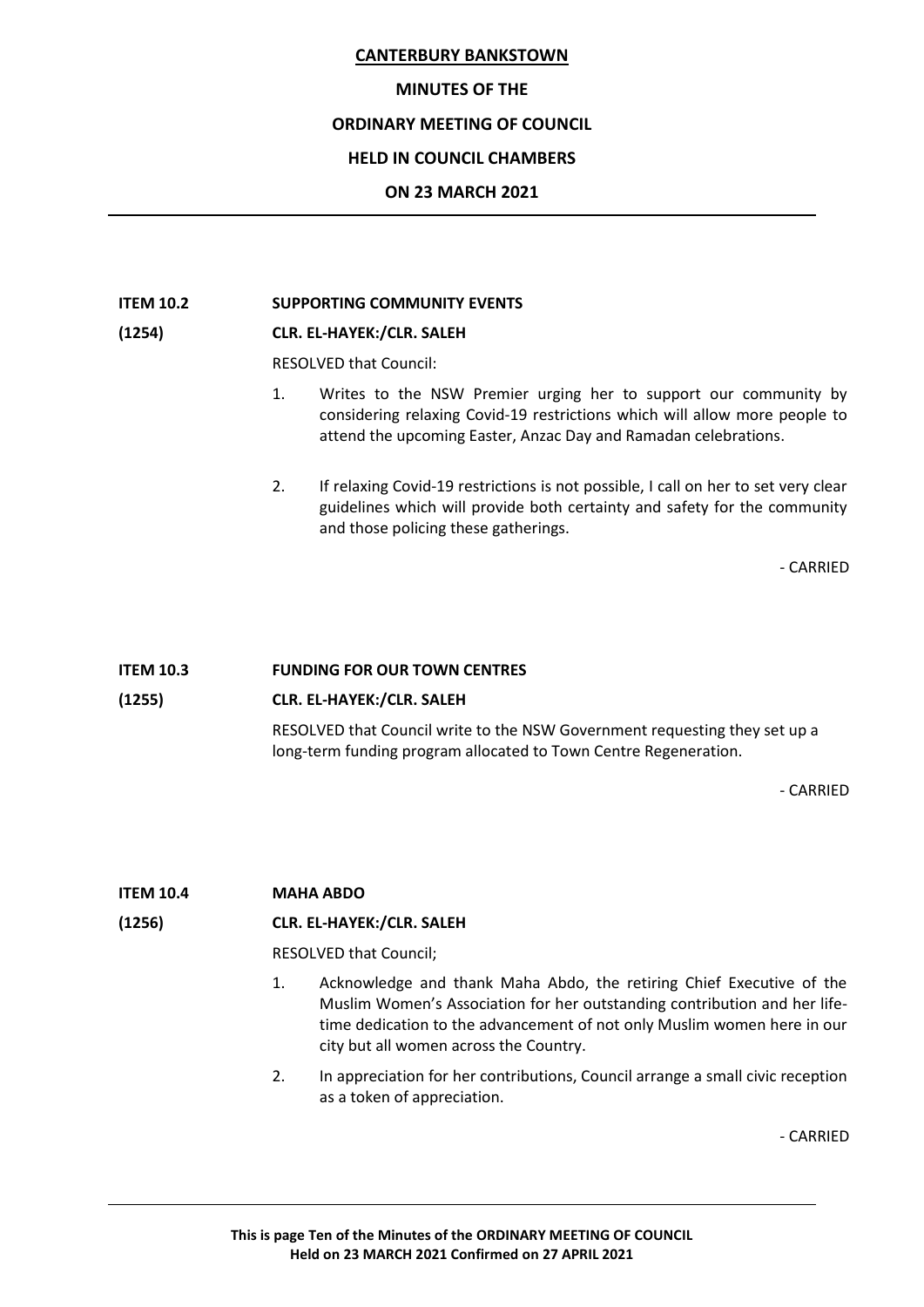#### **MINUTES OF THE**

#### **ORDINARY MEETING OF COUNCIL**

#### **HELD IN COUNCIL CHAMBERS**

#### **ON 23 MARCH 2021**

#### **ITEM 10.5 INTERNATIONAL WOMEN'S DAY**

#### **(1257) CLR. EL-HAYEK:/CLR. SALEH**

RESOLVED that in acknowledgment of International Women's Day, we pay tribute to the many women who live and work in our City, in particular special mention to the women who are employed here at Council, female Councillors and the many women leading our community organisations.

- CARRIED

#### **ITEM 10.6 ABANDONED SHOPPING TROLLEYS**

# **(1258) CLR. EL-HAYEK:/CLR. SALEH**

RESOLVED that Council

- 1. Council again write to the Premier of NSW and Minister for Planning & Public Places and Minister for Energy and Environment seeking:
	- a. A response to our letters previously sent to the Minister for Planning & Public Places and Minister for Energy and Environment dated 28 August 2019.
	- b. A Change to the Impounding Act, 1993 to place greater responsibility on commercial retailers in preventing the abandonment of shopping trolleys on public land.
	- c. Mandating trolley management systems (such as coin operated trolleys or wheel-lock mechanisms) to all retail operators that supply trolleys by 31 December 2022.

- CARRIED

#### **ITEM 10.7 BANKSTOWN ARTS CENTRE**

#### **(1259) CLR. EL-HAYEK:/CLR. SALEH**

RESOLVED that Council commence the implementation of the action identified in the Creative City Strategic Plan (explore opportunities for future development of Bankstown Arts Centre including a gallery and café) by: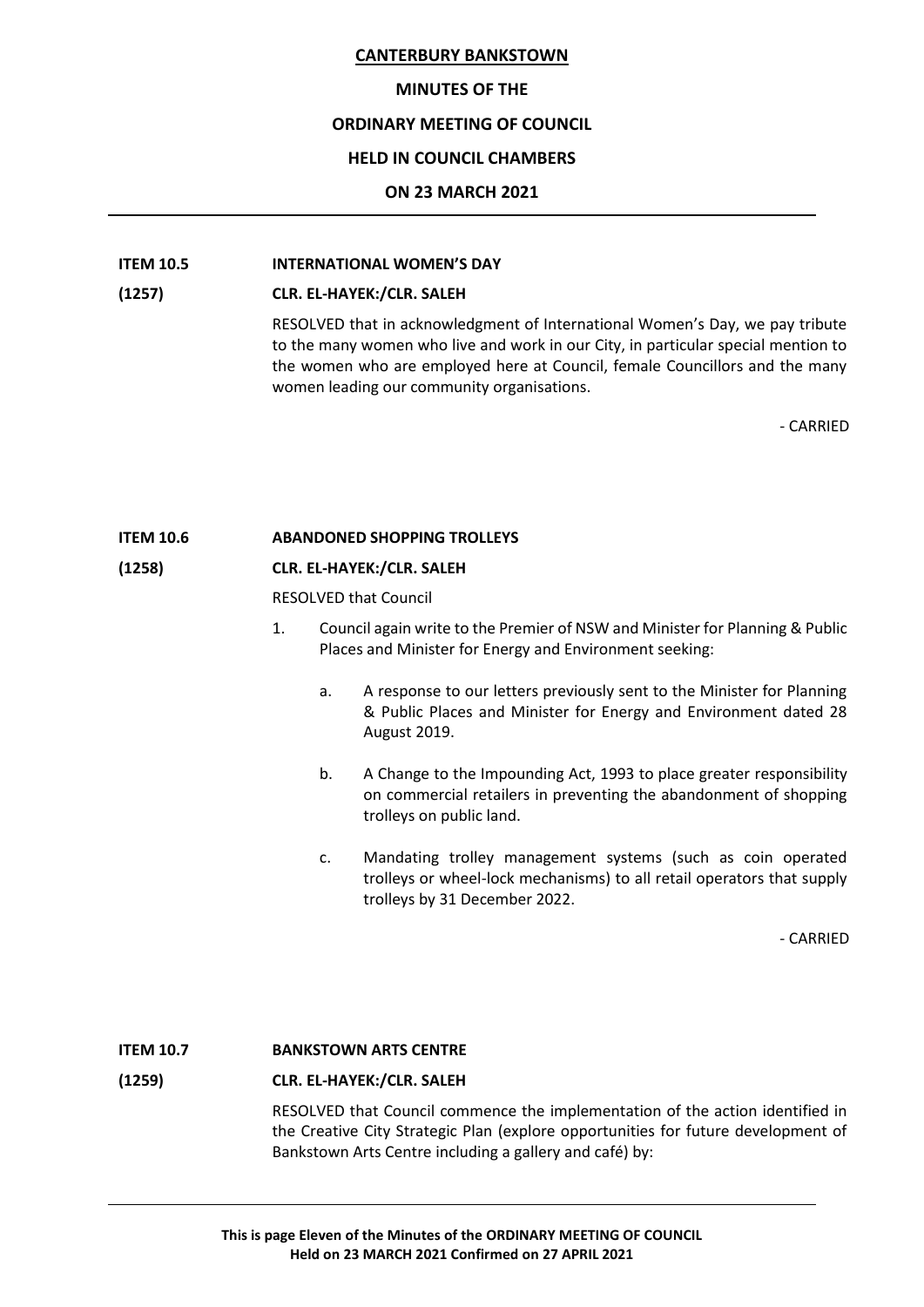# **MINUTES OF THE**

# **ORDINARY MEETING OF COUNCIL**

# **HELD IN COUNCIL CHAMBERS**

#### **ON 23 MARCH 2021**

- 1. Undertaking a more detailed assessment for a café and better utilisation of the two spaces directly adjacent to the main entrance foyer.
- 2. Preparing a concept design based on the above preferred option to inform future grant funding opportunities.

- CARRIED

#### **ITEM 10.8 COUNCIL CLEAN-UPS**

# **(1260) CLR. EL-HAYEK:/CLR. SALEH**

RESOLVED that Council reintroduce a clean-up identification system to clearly identify booked clean ups which would both promote this free community service to residents and help Council clearly identify illegal dumpers.

- CARRIED

#### **ITEM 10.9 HEALTH CONCERNS ABOUT VAPING**

#### **(1261) CLR. EL-HAYEK:/CLR. SALEH**

#### RESOLVED that Council

- 1. Writes to the NSW Health Minister urging them to expedite the completion of Government campaigns against "vaping";
- 2. That Government campaigns include education and awareness programs specifically targeting school-aged children, not only in our area, but part of a state-wide response to this growing health concern;
- 3. Once the campaigns have been completed, Council should utilise its social media platforms to promote this material to our community.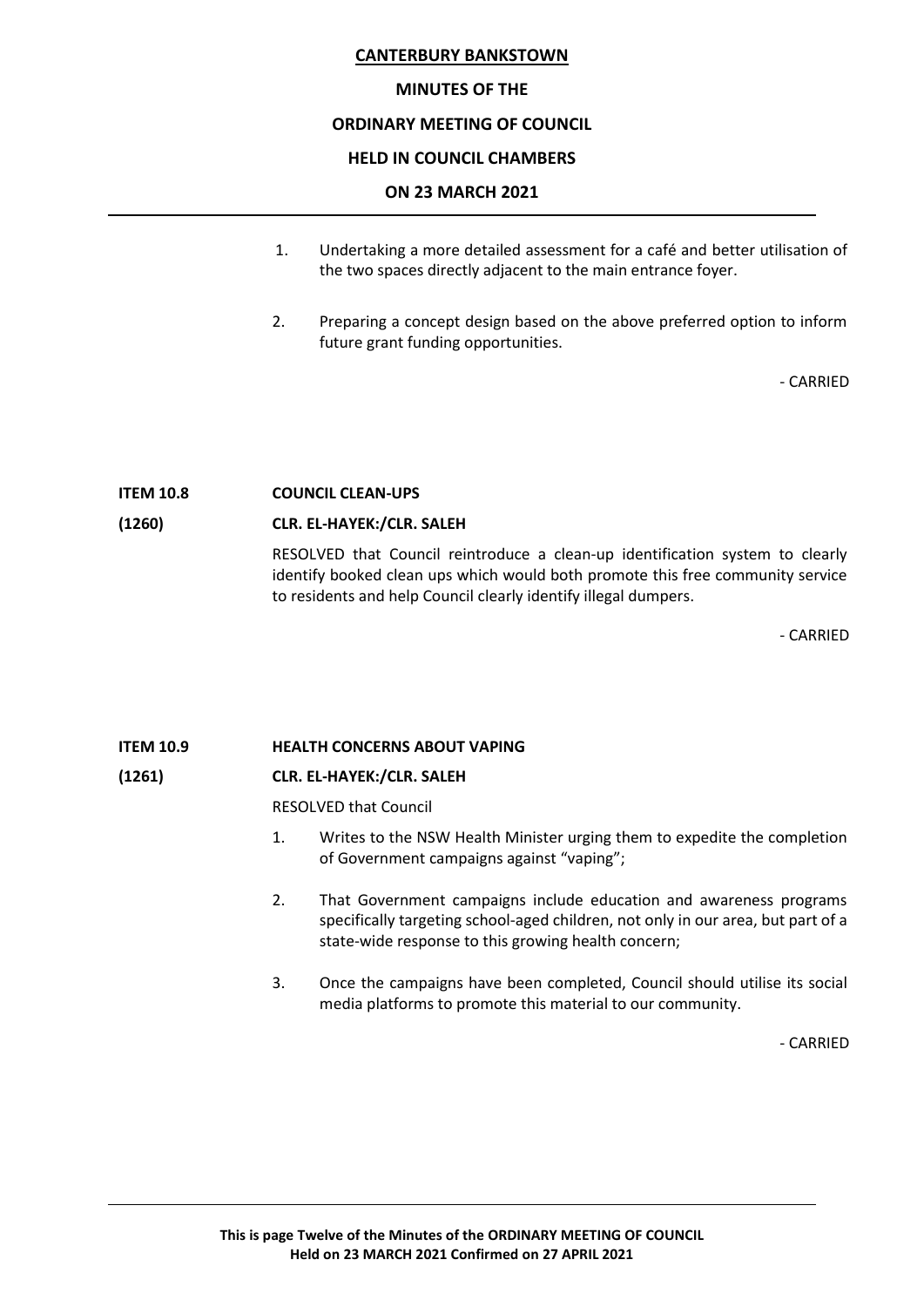#### **MINUTES OF THE**

#### **ORDINARY MEETING OF COUNCIL**

#### **HELD IN COUNCIL CHAMBERS**

#### **ON 23 MARCH 2021**

#### **SECTION 11: CONFIDENTIAL SESSION**

#### **(1262) CLR. DOWNEY:/CLR. ISHAC**

RESOLVED that, in accordance with Section 10A(2) of the Local Government Act, 1993, the Public and the Press be excluded from the meeting to enable Council to determine Items 11.1 , and 11.2 in confidential session for the reasons indicated:

Item 11.1 T54-20- Provision of Electrical Services

*This report is considered to be confidential in accordance with Section 10A(2)(d)(i) of the Local Government Act, 1993, as it relates to commercial information of a confidential nature that would, if disclosed, prejudice the commercial position of the person who supplied it.*

Item 11.2 T31-21 Online Bulky Waste Clean Up Tender

*This report is considered to be confidential in accordance with Section 10A(2)(d)(i) of the Local Government Act, 1993, as it relates to commercial information of a confidential nature that would, if disclosed, prejudice the commercial position of the person who supplied it.*

- CARRIED

# **COUNCIL RESOLVED INTO CONFIDENTIAL SESSION AT 7.03 PM AND REVERTED BACK INTO OPEN COUNCIL AT 7.11 PM.**

#### **ITEM 11.1 T54-20- PROVISION OF ELECTRICAL SERVICES**

# **(1263) CLR. DOWNEY:/CLR. HARIKA**

RESOLVED that

- 1. Council accepts the tender received from following contractors for each separable work portion for an initial term of three years, with the option to extend for two, one year periods subject to satisfactory performance of the contractors and approval under the delegation of the General Manager.
	- *Separable Portion 1* Inspection, Testing and Tagging, Reporting of Items of Various Plug in Type Electrical Equipment:

Preferred: ESS Holdings Pty Ltd T/as ATTS Facilities Maintenance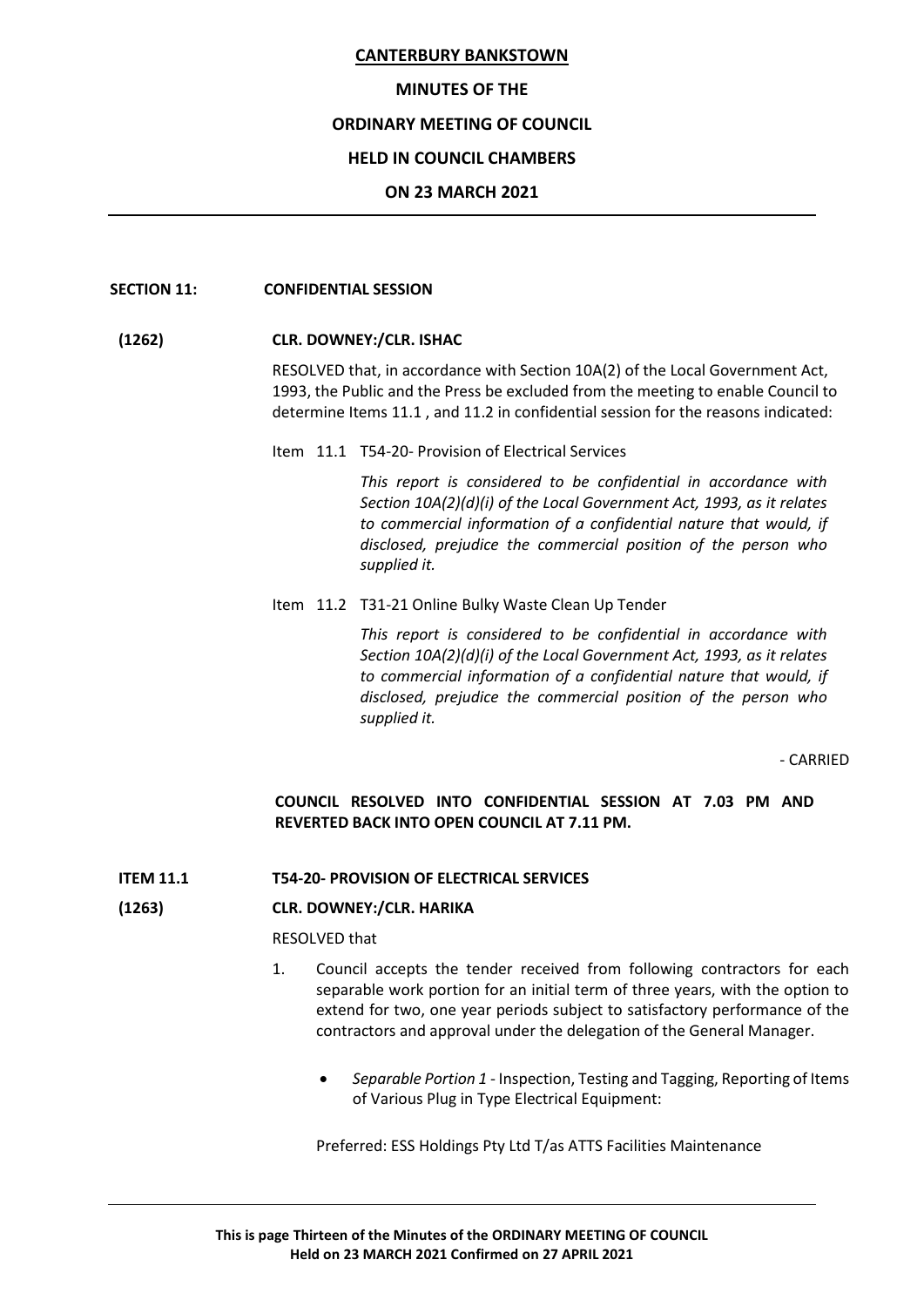#### **MINUTES OF THE**

#### **ORDINARY MEETING OF COUNCIL**

#### **HELD IN COUNCIL CHAMBERS**

#### **ON 23 MARCH 2021**

• *Separable Portion 2* - Inspection, Testing, Fault Finding, Repairing and Reporting on Residual Current Devices (RCDs)

Preferred: The Sydney Electricals Pty Ltd

• *Separable Portion 3* - Inspection and Testing, Repairing and Reporting for Exit and Emergency Lighting:

Preferred: The Sydney Electricals Pty Ltd

• *Separable Portion 4* - Thermal Imaging and Telecommunication Cabling:

Preferred: ESS Holdings Pty Ltd T/as ATTS Facilities Maintenance

- 2. Council accepts the tender received from the following three companies to make up the Panel of Contractors for General Electrical Services -Repairs and Maintenance for an initial term of three years, with the option to extend for two, one year periods subject to satisfactory performance of the contractors:
	- ESS Holdings Pty Ltd T/as ATTS Facilities Maintenance;
	- The Sydney Electricals Pty Ltd; and
	- Ron Bateman Pty Ltd. T/as RB Electrical & Communications.
- 3. The General Manager be authorised to enter into a contract and sign all documentation in accordance with Council's resolution, as required.
- 4. Council notifies the unsuccessful tenderers in writing and thank them for tendering.

- CARRIED

#### **ITEM 11.2 T31-21 ONLINE BULKY WASTE CLEAN UP TENDER**

#### **(1264) CLR. ISHAC:/CLR. HARIKA**

RESOLVED that

- 1. In accordance with Clause 178(1)(b) of the Local Government (General) Regulation 2005, Council declines to accept any of the tenders received to build a Household Clean Up service website.
- 2. In accordance with Clause 178(3)(a) of the Local Government (General) Regulation 2005, Council postpones the proposal for the contract, given the reasons as outlined in the report.